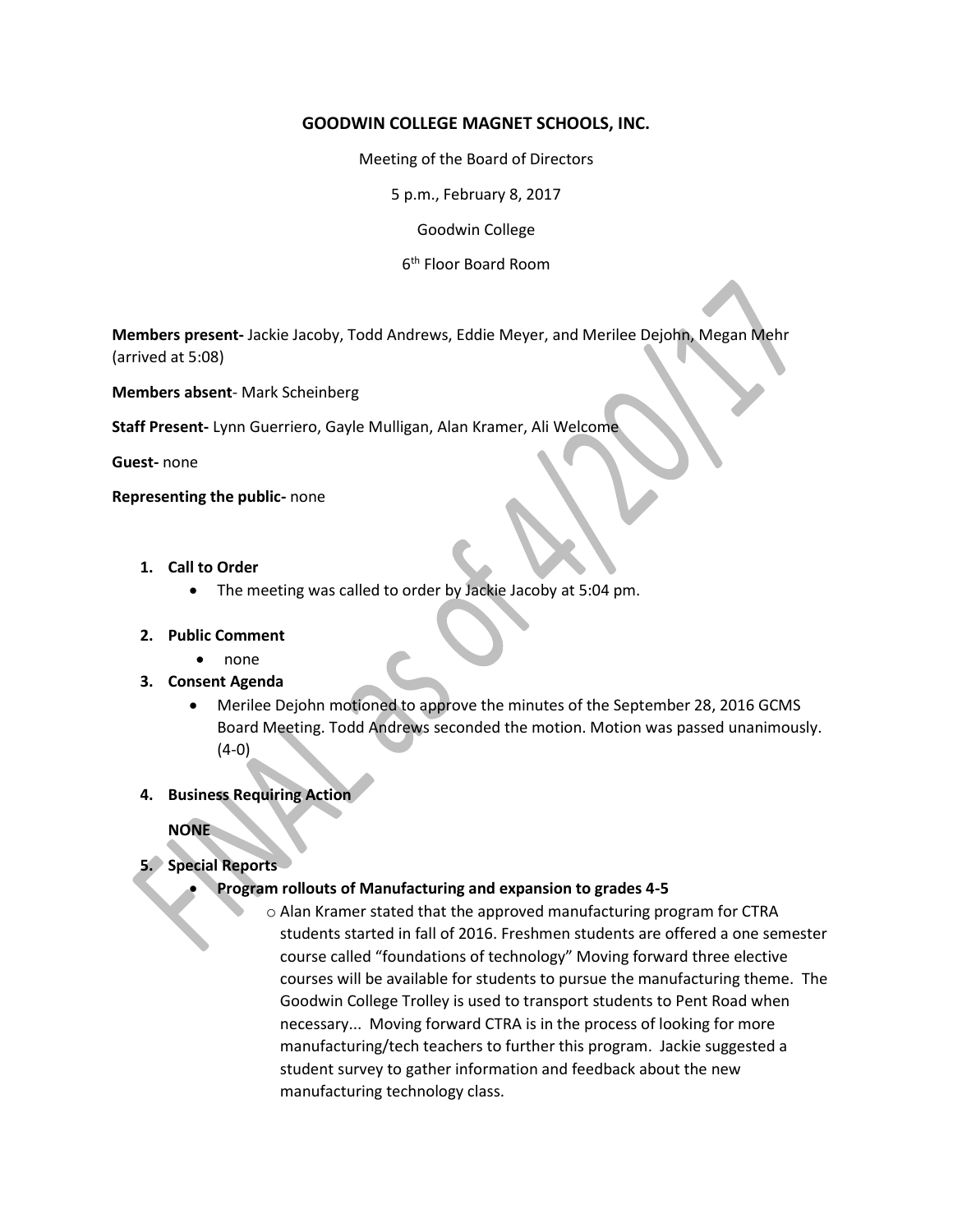For Riverside Magnet school, we are in process of getting the formal approval on our Operations Plan to expand the curriculum to grade 5.

- **Building project updates**
	- o Todd spoke about the CTRA Manufacturing Annex mentioning the layout of new buildings on Pent Road. The new space will have an open floor plan, very modern and industrial. It will offer CNC, Woodworking, digital lab, plastics, textiles, CAD lab, and presentation space. We are finalizing the work on the space with the Architects and will be selecting a construction firm. By March we should have a final presentation put together on this project to present to the Board.
	- o Todd mentioned Riverside Magnet School expansion design is complete. Construction to start shortly. We anticipate this project being done sometime in 2018

#### **MSAP grant application**

Lynn mentioned that CTRA/LEARN is applying for the MSAP (Magnet School Assistance Program) grant. Usually the grant period is good for 3 years but this grant would be for 5 years. It will be submitted at the end of March and we should hear back in the fall.

## **Lottery application status**

Application deadline is February 28, 2017. Applications are down this year for all magnet schools compared to last year. In order to meet the desegregated setting criteria define by the state, we will need to bring in more student applications. We are investing more money into our marketing campaign to try to raise that percentage. Our current Marketing plan includes: internet, radio, targeted direct mail, outreach to school's 8th graders, Information sessions and attendance at fairs. A suggestion made by Megan was to get parents to voice their positive experiences with the schools to help with recruiting.

# **CTRA Advisory Board**

Alan spoke about the "Sustainability Advisory" which is a combined group of individuals from the Magnet Schools, Goodwin College and outside businesses. Some individuals included in this board are Todd Andrews, Alan Kramer, Lynn Guerriero, Cliff Thermer, and Bruce Morton. Some businesses mentioned were Pratt & Whitney, CT Science Center, Rapid Global Business Consultants, and CCAT. The idea is to develop curriculum to match the needs of the workforce and for teenagers to go into businesses and start individual connections. Jackie suggested that someone from the Board should attend one of these meetings. Next meeting is Thursday, February 23 at 8am at CTRA.

# **SDE budget cuts**

o Budget cuts for this year (2016-17) have not yet been released from SDE but we were told they would be about 6.5% and have planned accordingly. Next year (2017-18) we have not gotten any direction so we are projecting an 8% cut in